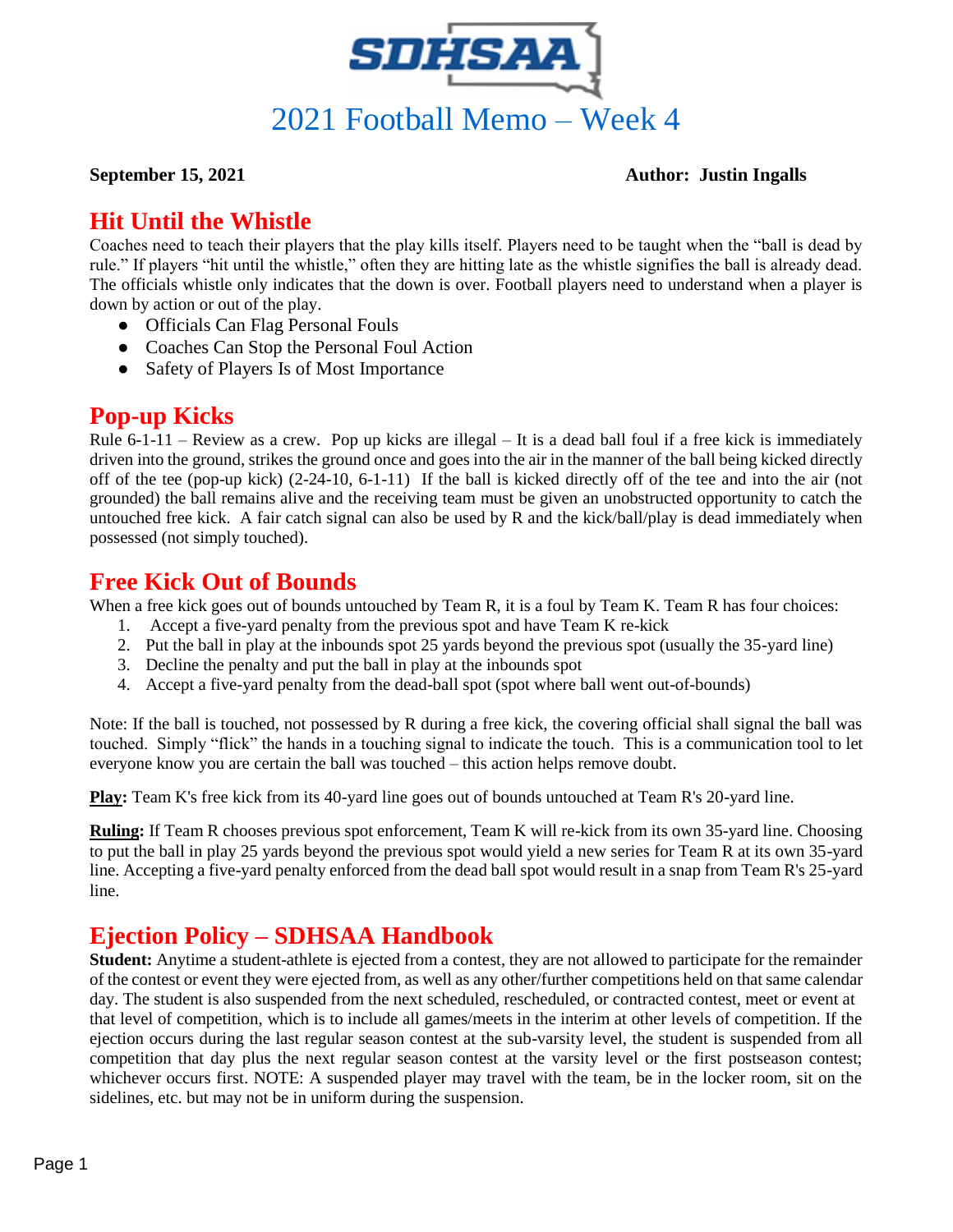

**Coach:** Anytime a coach is ejected from a contest, he/she shall not coach the remainder of that calendar day at any level. The coach is also suspended from the next scheduled, rescheduled, or contracted contest, meet or event at the level of competition in which the ejection occurred, as well as all contests held in the interim at any level of competition. If the ejection occurs during the last regular season contest at the sub-varsity level, the coach is suspended from all competition that day plus the next regular season contest at the varsity level or the first postseason contest; whichever occurs first. NOTE: Suspended coaches may not travel with the team or be at the venue during any contest(s) while under suspension.

New, 2019: In the sport of football only, any player ejected/disqualified for specifically violating the provisions of "Illegal Personal Contact" as outlined in NFHS Rule 9-4-3, sub-sections (a) through (i) and (k) through (o):

- (1) Shall be disqualified only for the remainder of the current game if the foul occurs in the first half of a contest, or,
- (2) Shall be disqualified from the remainder of the current game, as well as all competition through the first half of the next varsity contest, if the foul occurs in the second half of a game.

### **Thoughts to Think About from Game Observations**

- Wings Don't ever give up the goal line. If you are responsible for the goal line—hold your position. You may have to back off for safety or perspective but never give up if there is the possibility of it coming into play.
- Contacting the snapper No defensive player shall charge directly into the snapper (scrimmage kick) until the snapper is able to protect himself. Time to look up, regain balance. This is a judgement call, use preventive officiating, talk to the players.
- Leaping / Hurdling it is illegal to hurdle over a player that has only one or two feet contacting the ground. It is not illegal to leap or jump through a gap on the LOS. Don't be technical – be preventative with your officiating
- Discuss as a crew forward and backward pass responsibilities. Ball thrown immediately expect wings you can determine initial direction. When wings move off LOS R you must determine the initial direction of the pass.
- When play goes out of bounds on your side of the field—turn all the way to face out of bounds area to view player action—your primary responsibility is the out of bounds spot and safety of players who have gone out of bounds. Once those two responsibilities have been satisfied (and only then) do we worry about getting a football back onto the field
- Umpires often have the best look on catches and traps, particularly those in the middle of the field—need to pivot after the ball crosses overhead.
- Too many officials give signals when it is not their call. Let the calling official make the call and cover your area of work. A second signal just complicates matters.
- There is never any hurry to signal except on a wind and kill on a first down. Slow whistle—slow flag slow beanbag.
- Counting players—Officials need to count players every down, it matters
- We don't ever want to toss a ball to a wing official to place the ball for a measurement. The ball should be run over to the wing official, and he will place it at his feet for the measurement.
- Review measurement mechanics as a crew  $-$  do not be surprised on how to measure at and only at a key point in the game.
- You must see the whole play when calling an infraction. Make the fouls be solid before making a call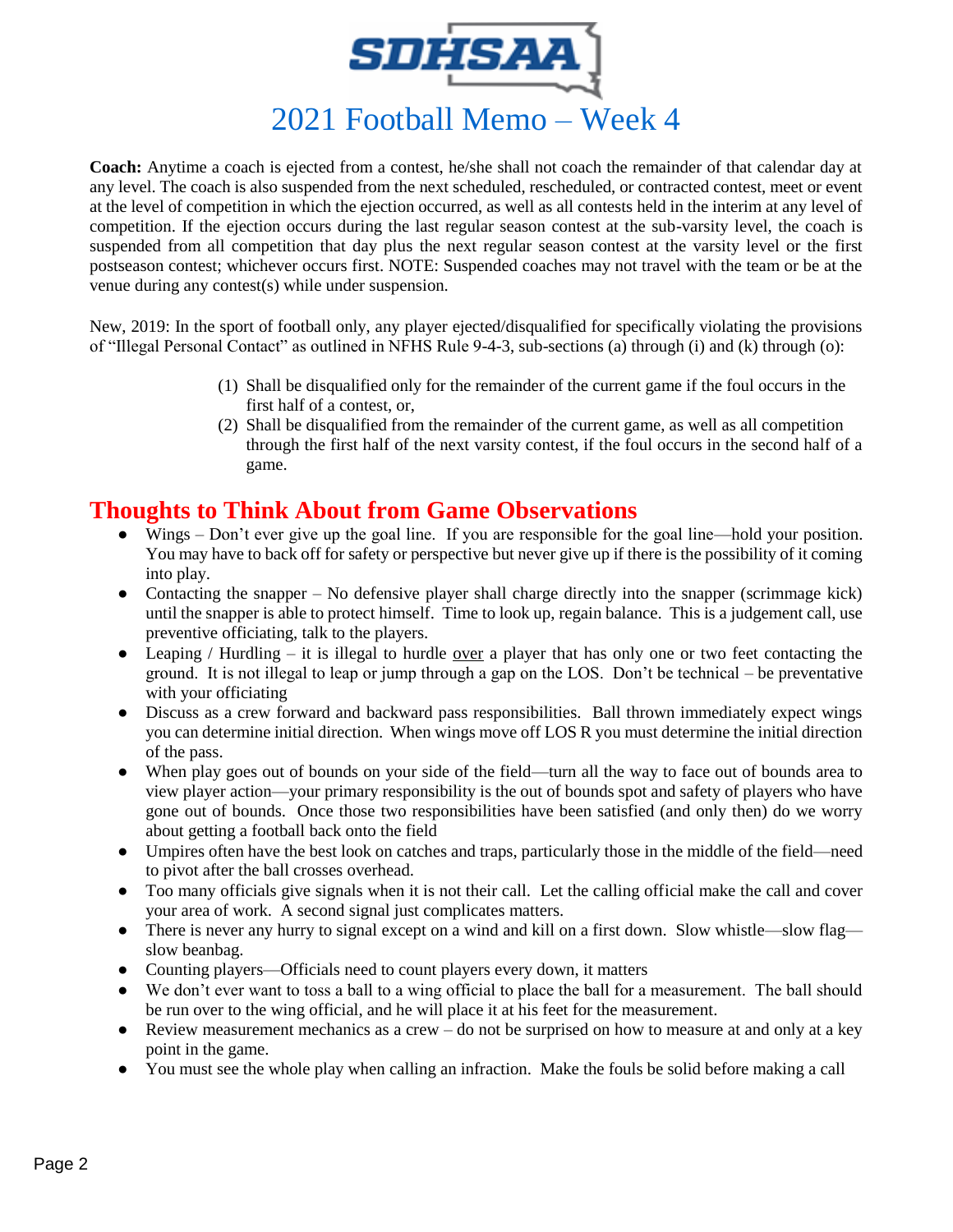

● Tenths of a second on the game clock are not part of football timing. Discuss with the timer in your pregame conference to turn on the tenths of a second function on the game clock whenever possible. Should there be tenth displaying on the game clock and it can't be changed, play the game as normal but only reset the clock to fill (not tenths) should you have to add time back to the game clock when under a minute to play in a half.

## **Call the Obvious**

- Credibility begins with getting the easy call right (false starts, encroachment, etc.). Miss the obvious and you'll have a hard time selling and having credibility with the tough call.
- The best officials are those that let the game come to them.
- They see what is happening, absorb the information, take an extra second to process the information and decide the impact on the play
- The best officials know the rules but don't use them as a crutch
- Good officials communicate well with players, coaches, and other officials
- Good officials are best at "people skills"
- The best officials aren't afraid to make the game deciding call or no-call
- The best officials are lifelong learners
- Remember it's the players game, not the officials
- Being able to handle the gray areas of judgment and enforcement is critical in applying the spirit and intent, which the rule was written

### **Officials Quiz**

**Question 1:** As the umpire is making a casual inspection of the players before the game, he notices that several team A players have painted their faces with makeup. Is the paint legal?

**Question 2:** First and 10 from team A's 30-yard line. A1 throws a backward pass to halfback A2. The ball bounces off A2's helmet, hits the ground at team A's 32-yard line and rolls to a stop. Since the ball hit the ground beyond the line of scrimmage, is that an incomplete forward pass?

**Question 3:** Fourth and 10 on Team K's 35-yard line. R1 blocks K2's punt behind the line, and the ball rolls to team K's 30-yard line. K3 picks up the loose ball and runs for an apparent touchdown. Is K3's advance legal?

**Question 4:** First and 10 for Team A from its own 20-yard line. A1, wearing number 77, lines up in the offensive backfield. He catches a legal forward pass and advances to team A's 27-yard line, where he is downed. Team B's coach requests a timeout to ask why A1 was not penalized. Discussion reveals that the covering official saw the ineligible catch the ball but failed to react to it. Because the official agrees with the coach, can Team A still be penalized?

**Question 5:** Team A has the ball, second and five from its own 25-yard line. A1 runs to his 40-yard line, where he hands the ball forward to A2. A2 gains five yards before he is tackled. How is the play handled?

**Question 6:** Team A, which is out of timeouts and trails by five points, has second and goal from Team B's eightyard line. The clock is running. With seven seconds left in the game, B1 is flagged for encroachment. What is the enforcement?

**Question 7:** First and 10 for Team A from its own 20-yard line. Guard A1 is flagged for blocking below the waist. A2's pass is intercepted at Team A's 35-yard line by B3, who returns it for a touchdown. Can the penalty be enforced on the try or on the succeeding kickoff?

**Question 8:** A8 jumps in the middle of the end zone, grabs a pass while in the air and, before alighting, has the ball knocked out of his hands by a defender. While in the air, the receiver has control of the ball. Is that a touchdown or an incomplete pass?